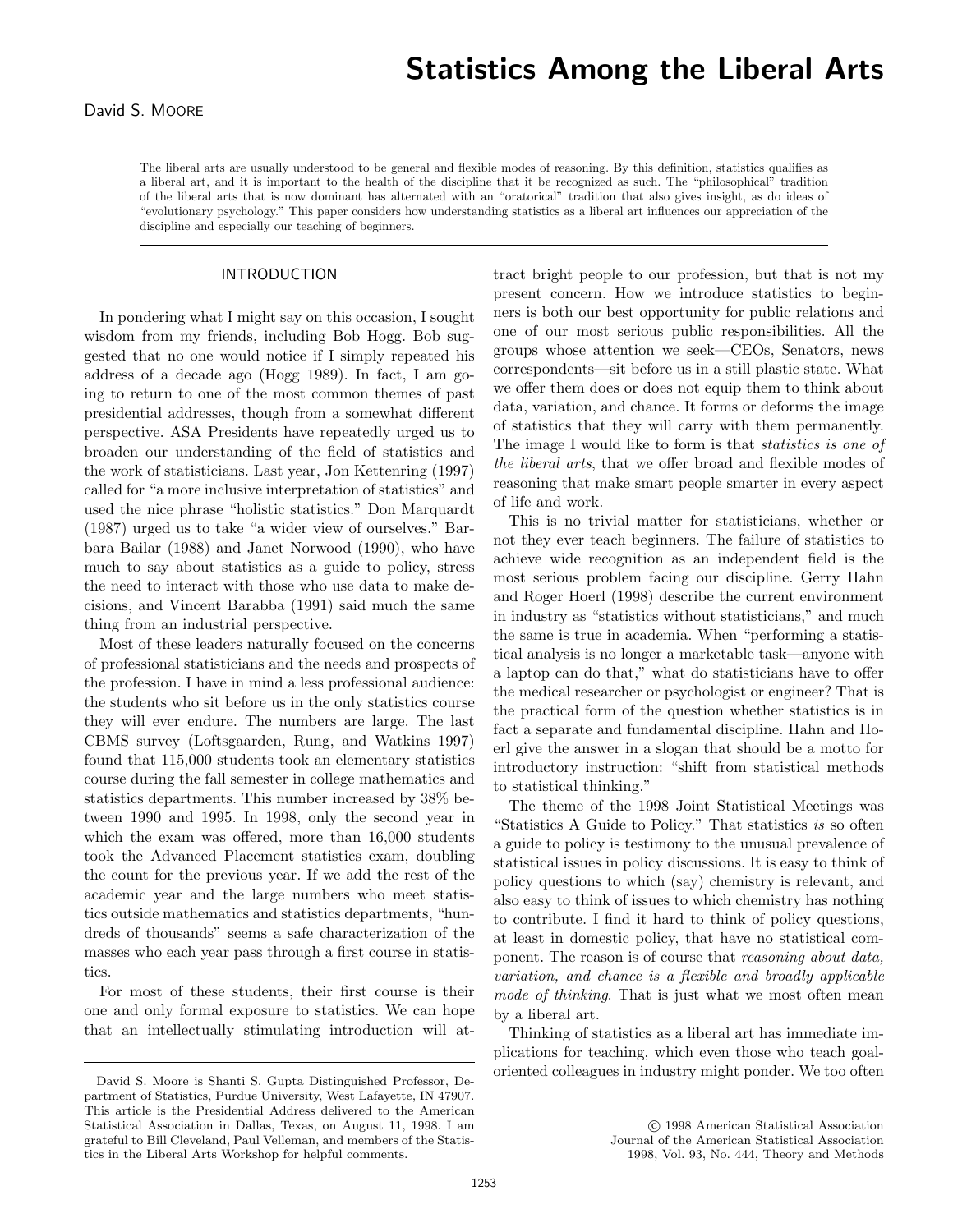ignore broad ideas in our rush to convey technical content. We spend too much time calculating and too little time discussing. In short, *we are too narrow*.

I am going to reflect a bit on the nature of the liberal arts and about what placing statistics among the liberal arts says about the nature of statistics. To do this, I will first look at what the liberal arts have traditionally meant, under the intriguing title "orators and philosophers." Then at what they might mean in a contemporary perspective based on speculation about "how the mind works." At each step I will make brief comments on how we look at our discipline, but I am not going to expand at length on these implications, for teaching or otherwise. I prefer to let you use your imagination to do your own expansion (and seek the elusive balance: we do have technical content to teach).

# ORATORS AND PHILOSOPHERS

I characterized the liberal arts as "flexible and broadly applicable modes of thinking." Scientists, at least, tend to accept this characterization without much reflection. To quote a cognitive psychologist (Pinker 1997, p. 333), the liberal arts "are intellectual tools that can be applied in any realm." In fact, two quite different basic conceptions have alternated and combined in complex ways. The nature of these conceptions is nicely caught in the title of Bruce Kimball's book, *Orators and Philosophers* (Kimball 1995).

Both traditions originate in classical antiquity: think of Socrates and Cicero as their embodiments. The *philosophers*, like Socrates, are seekers after truth. In the philosophical tradition, the liberal arts encourage skeptical, analytical thinking, unconstrained by *a priori* standards. Any conclusions are subject to continuing challenge. Methods, not conclusions, are the core of liberal knowledge. Adherents of this tradition "search for a precise, rational method of pursuing knowledge, and tend to regard mathematics, logic, and natural science" as the heart of the liberal arts (Kimball 1995, p. xi). David Hume (quoted by Kimball, p. 125) put it bluntly:

The *orators* have quite different emphases. They think that the liberal arts equip free citizens to lead society. They are not, like the philosophers, essentially individualistic: the public good is never far from their thoughts. They believe that there are known truths and fixed standards of personal and civic virtue described in a body of canonical texts. Therefore, "the task of liberal education is to inform the student about the virtues rather than, as the Socratic tradition held, to teach the student how to search for them" (Kimball 1995, p. 38). The educational

emphases of the oratorical tradition are nicely caught by the title of E. D. Hirsch's bestselling *Cultural Literacy: What Every American Needs to Know* (Hirsch 1988).

As the Hirsch reference suggests, the oratorical tradition now has a distinct "culturally conservative" ring. The philosophers have, for now, captured most educated opinion. Yet it would be a mistake to dismiss the orators. The two traditions have alternated in being generally accepted. In roughest form, the history goes like this. The pragmatic Romans adhered to the oratorical tradition, as did the early Middle Ages. Scholasticism and the rediscovery of Aristotle brought the philosophers to the front in the High Middle Ages. Renaissance and Reformation sought truth in classical models and in study of the Bible and the Fathers, restoring the orators to dominance. The Enlightenment was emphatically on the philosophical side, as Hume's blast suggests; but in the 19th century, education continued to stress the preparation of gentlemen by classical studies. It was only with the rise of research universities and the acceptance of scientific research as an intellectual paradigm that the the philosophical interpretation of the liberal arts as generally applicable intellectual methods came to be seen as obviously true.

## Philosophers and statisticians

I take it for granted that statisticians (though often not others) can see at once how statistics fits into the philosophical tradition of the liberal arts. Statistics is a *general* intellectual method that applies wherever data, variation, and chance appear. It is a *fundamental* method because data, variation, and chance are omnipresent in modern life. It is an *independent* discipline with its own core ideas rather than, for example, a branch of mathematics. I have argued this last point at length in Moore (1988). For comments emphasizing teaching and aimed at mathematicians, see Cobb and Moore (1997).

Although I leave to your imagination the full argument that statistics offers general, fundamental, and independent ways of thinking, I must at least hint that the argument has an empirical component. Both statisticians (show me data) and liberally educated people (courtesy of Freud and Marx) are wary of arguments from principle. Here is some empirical evidence that statistical reasoning is a distinct intellectual skill. Nisbett et al. (1987) gave a a test of everyday, plain-language, reasoning about data and chance to a group of graduate students from several disciplines at the beginning of their studies and again after two years. Initial differences among the disciplines were small. Two years of psychology, with statistics required, increased scores by almost 70%, while studying chemistry helped not at all. Law students showed an improvement of around 10%, and medical students slightly more than 20%. The study of chemistry or law may train the mind, but does not strengthen its statistical component.

Both the past and the present are of course messier than Kimball's dichotomy suggests. In the Renaissance and the nineteenth century, for example, distinct philosophical elements mixed with the prevailing oratorical tradition.

When we run over libraries, persuaded of these principles, what havoc must we make? If we take in our hand any volume, of divinity or school metaphysics, for instance; let us ask, Does it contain any abstract reasoning concerning quantity or number? No. Does it contain any experimental reasoning concerning matter of fact and existence? No. Commit it then to the flames; for it can contain nothing but sophistry and illusion.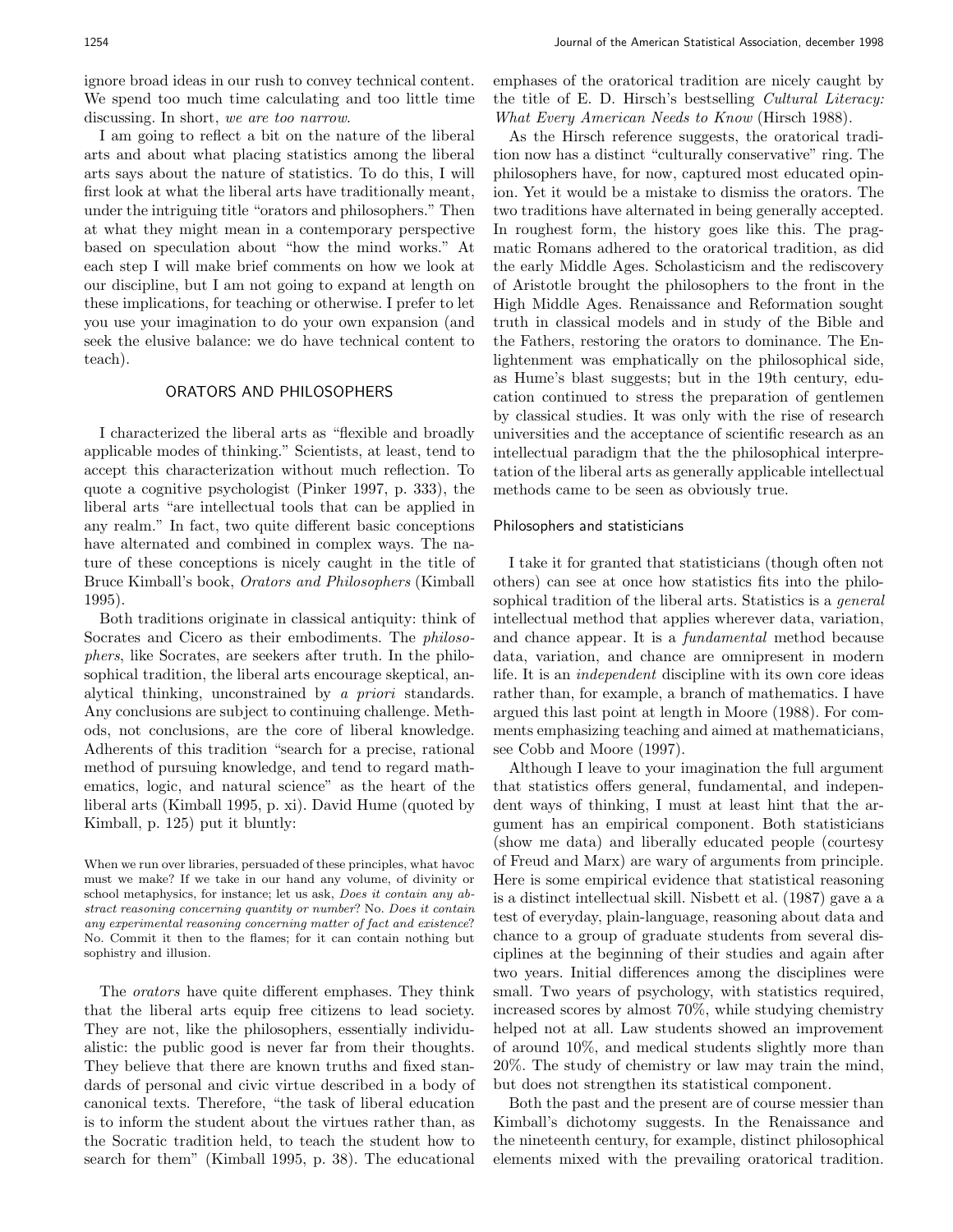Similarly, the contemporary victory of the philosophers is not complete. To give an example relevant to teaching statistics, the school mathematics curriculum in the United States has been steadfastly "oratorical." Students are asked to learn facts and techniques and to drill endlessly on their immediate application. Reformers would like a more philosophical tone that emphasizes flexible ability to formulate and attack open-ended problems, and the influential *Standards* of the National Council of Teachers of Mathematics (NCTM 1989) reflected the reform position. As states began to adopt reform-minded standards, a backlash set in that at least in California is aptly described as "the math wars." Traditionalists claim that the new curricula undermine students' ability to calculate automatically and shorten the list of mathematical facts that they know. Reformers claim that traditionalists want to train students merely to compete with calculators on the calculators' home turf. (Civil comments from both sides appear in Wu 1997 and Kilpatrick 1997.)

Statisticians have an interest in this conflict of traditions because teaching data analysis as a core strand in school math is part of the reform program. Working with data gives a context to mathematical exercises that would otherwise be abstract and is a rich setting for problemsolving and group work. The "philosophical" orientation of the movement to reform school mathematics fits the nature of contemporary statistics. It reflects at an appropriately lower level of sophistication our emphases on exploring data, scientific inference, and collaboration with other disciplines.

### An aside: Francis Bacon, Thomas Bayes, and John Tukey

Speaking of philosophy: When I mentioned the title of this talk to Bill Cleveland, asking about perception, he made this comment: "Another connection with the liberal arts is philosophy. There is, of course, much philosophical thought about learning from experience, that is, inductive inference. It is relevant to the foundations of statistics." He cited some Bayesian literature.

I am not embarrassed to have ignored this aspect of my topic. Like most statisticians, I remain eclectic, respecting Bayesian approaches as sometimes useful but unconvinced by claims of universal hegemony based on first principles. Moore (1997a) and the other papers and discussion in that collection debate the place of Bayesian ideas in introducing beginners to statistical thinking. This discussion is directly relevant to planning the "one and only" statistics course, but I don't wish to revisit the controversy here.

I will note that both Bayesians and data analysts, in quite different ways, claim to have an operational approach to the thorny problem of inductive inference. Both consider background information, data analysts by an intuitive sensitivity to context and Bayesians by a mathematical model. Paul Velleman (1997) cleverly shows how closely John Tukey's guiding strategies for data analysis parallel Francis Bacon's seminal thinking about induction as scientific method. His extensive selection of aphorisms from Tukey summarizes, in my opinion, statisticians' best thinking on inductive reasoning. The recurring sections titled "Visualization and Probabilistic Inference" in Cleveland (1993) suggest that he prefers intuitive inductive reasoning of the Tukey variety to more precise but less comprehensive mathematical formulations of induction. Intuition and formalism have obvious relative strengths and weaknesses. (Once again, use your imagination.) For our present purpose, we can consider Bayesian ideas as firmly in the philosophical tradition of the liberal arts, and data analysis as having affinities with the orators in ways that I will now describe.

# Orators and statisticians

Statistical thinking fits neatly into the philosophers' paradigm. Yet statistics considered as a liberal art also shares aspects of the oratorical tradition. Exactly because data, variation, and chance are so widely present in modern societies, statistical thinking has the same "preparation for citizenship" value that training in public speaking had in Cicero's Rome.

It is also true that statistics is best taught and learned in ways that mirror the older pattern. One of the most important principles for teaching statistics is *the value of good examples*. Working with data is an art as well as a science. We learn it not simply by mastering formal methods but by following examples set by our current teachers and by past masters. In this, learning statistics is like learning to perform music, another subject in which students develop practical wisdom and critical evaluation through context and example. Musicians play Bach, and statisticians reexamine classic data sets posed by masters. We return, for example, to Fisher's iris data, and sometimes (as in Cleveland 1993, pp. 298–301) improve on the master's work. Most of us have met the "stack loss" data, apparently first discussed by Brownlee (1965) and rendered canonical by the lengthy analysis in Daniel and Wood (1971). The "motorcycle crash test" data (e.g., Hardle 1990) are attaining the same canonical status in nonparametric regression.

We learn in this way because technique alone does not make an outstanding statistician any more than an outstanding musician. *Interpretation* in the specific context is always important. So is what Colin Mallows in his Fisher Lecture (Mallows 1998) called *the zeroth problem*: "Considering the relevance of the observed data, and other data that might be observed, to the substantive problem."

Even settling the substantive problem is not always the end of the matter. The impetus for the theme "Statistics A Guide to Policy" was a remark of Fred Mosteller in an interview in the first issue of the *Journal of Statistics Education* (Moore 1993):

Usually people think (and many statisticians tend to think) that once good data are available, then the answer to the policy question is at hand. But that usually is not true, because policy implies politics, and politics implies controversy, and the same data that some people use to support a policy are used by others to oppose it. So it's very difficult to handle policy questions, but nevertheless data do help the debate.

The mention of politics recalls the oratorical tradition's emphasis on the public good. That tradition also stresses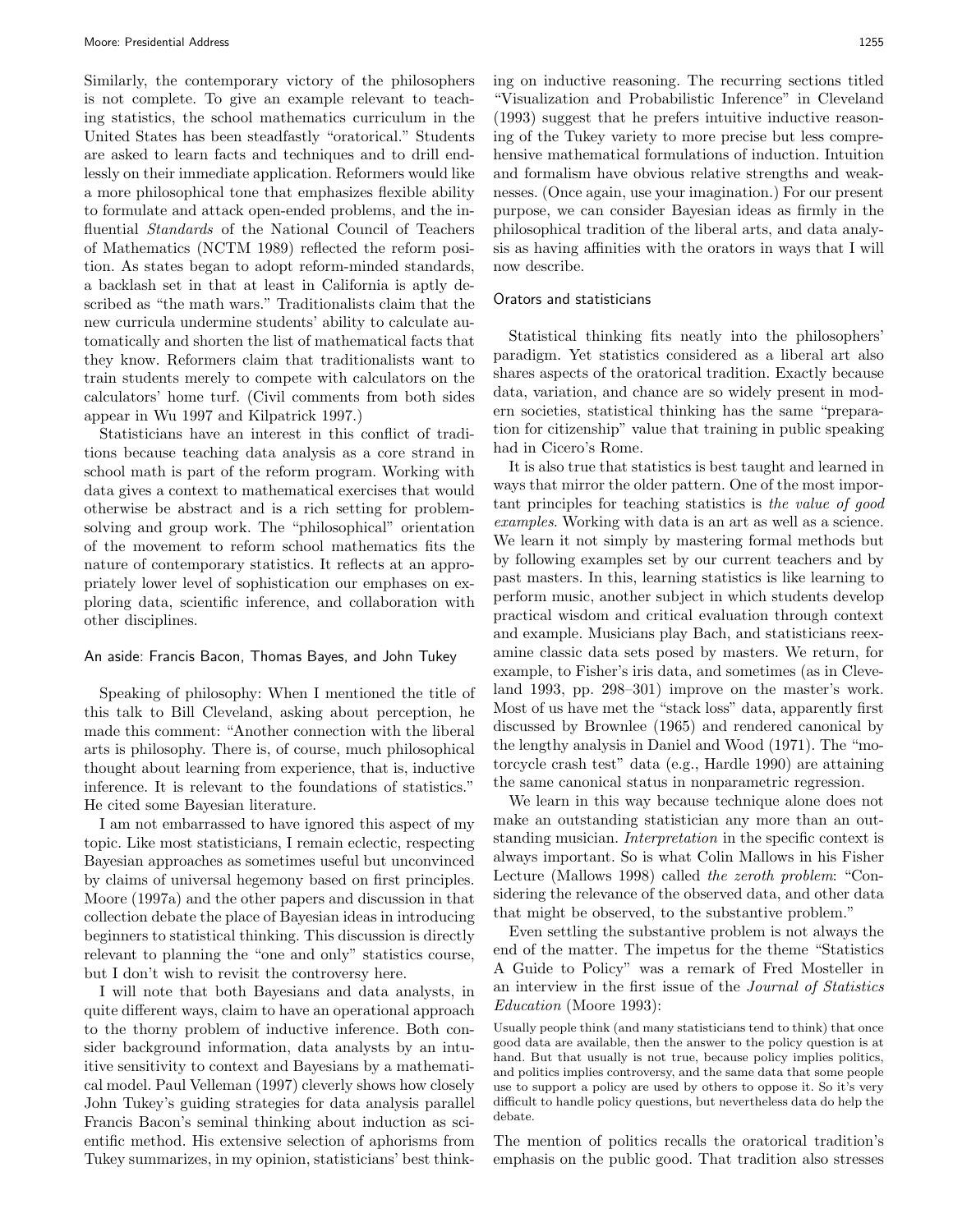*generally accepted standards*. Statisticians involved in policy issues or under pressure from funders or employers need standards as guides and as protection. I invite you to study the "Ethical Guidelines for Statistical Practice" prepared by ASA's Committee on Professional Ethics.

These brief remarks make it clear that the philosophical tradition is incomplete. All real science has aspects of the oratorical tradition as well. But I suggest that statisticians stand out—we worry about context, interpretation, and policy implications more regularly and more intensely than do chemists and mathematicians. We are perhaps either "more liberal" or "more an art." We are certainly, in Kimball's sense, more oratorical.

## HOW THE MIND WORKS

The oratorical tradition insists that the liberal arts are *civilized* ways of thinking that prepare citizens to participate in society. None of these arts are much help when you are lost and hungry or confronting an armed man intent on doing you harm. Perhaps the currently fashionable topic of evolutionary psychology can help us understand this.

The mind, say the evolutionary psychologists, is a collection of organs of computation, organs adapted for reproductive success in the African savannas in which we humans spent most of our evolutionary history. As Edward O. Wilson puts it (Wilson 1998, p. 96), "the brain is a machine assembled to survive." Wilson notes that cognitive neuroscience is in its "heroic" or "romantic" period, which I take to mean that its ideas are tentative and speculative. Nonetheless, they are intriguing. This view of mind suggests that *the liberal arts are those modes of reasoning needed in civilized society that are not innate because they had no survival value on the savanna*. I like this formulation. It is a more specific form of the prevailing philosophical definition that draws some insight from the orators. And it emphasizes that these ways of thinking must be learned. This will eventually lead us back to those hundreds of thousands of students.

#### An example: perceiving predators and perceiving graphs

Consider an example: perception. Cognitive scientists have considered perception at length, partly because they would like to program robots better. Attempts to program artificial perception have led to deep respect for the complexity and subtlety of the perceptual computations that we humans need never think about because we come equipped with them. Steven Pinker, from whom I borrowed the title "How the Mind Works," gives a summary (1997, Chapter 4). A camera, says Pinker, records the world as it is. So photographs taken in low light display a reddish tinge. The human mind compensates, so that we see "normal" colors. The camera finds it hard to distinguish a snowball in a dim room from a lump of coal in sunlight, but the human mind analyzes subtle hints to make the distinction at once. We need no formal training to "see" three dimensions when we process the twodimensional images on our retinas.

We are good at perception because perceiving the predator in the brush helped our ancestors stay alive. How good are we at reading graphs? Because graphs are the most effective way to present data, statisticians are interested in our perception of data graphics. Cleveland (1985, Chapter 4) distinguishes our immediate perception of patterns, which is made "effortlessly and almost instantaneously" and varies little among individuals, from the complex cognitive task of interpreting these patterns, which is presumably a learned skill. Our innate perceptual algorithms are not designed to decode data graphics, for the obvious reason that there were none on the savanna. Judging the strength of a linear relationship from a scatterplot seems less subtle than Pinker's description of the coal-snowball problem, yet we are easily misled by so simple a change as increasing the white space around the scatterplot. See Figure 1 and, for a careful study, Cleveland et al. (1982).

We need no formal study to distinguish coal from snowballs in almost any light. We *do* need to learn to decode data graphics. Cleveland and others study how to make graphs that better fit our perceptual apparatus, and teachers of basic statistics know that students are no more born able to read graphs than to read words. That even quite basic statistical reasoning must be learned is part of the nature of the liberal arts as civilized arts.

#### Statistical thinking is unnatural

What is true of perception is also true of conceptual thinking: our thought processes are shaped by an environ-

Figure 1. Two scatterplots of the same data. The linear pattern appears stronger in the lower plot because of the surrounding white space.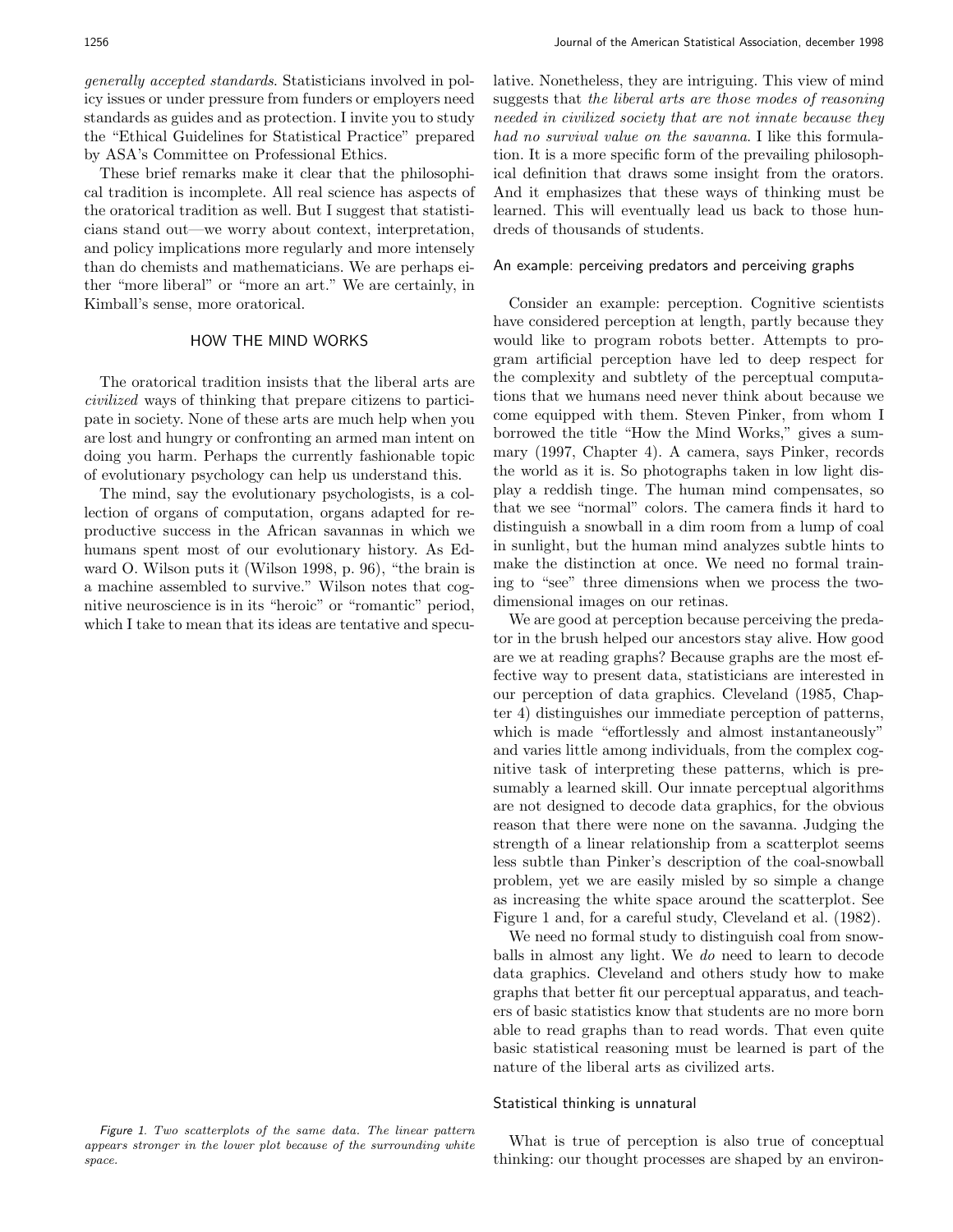ment very different from those we now inhabit, so that we are subject to illusions that can be overcome only by targeted learning. Many statisticians can testify from experience that intellectually sophisticated people are not automatically adept at statistical thinking. Reading statistical graphs is elementary compared with thinking about probability and causality. Tversky and Kahneman (e.g., 1983) have made us all aware that intuitive probability often does not conform to the laws of mathematical probability. Gilovich (1991) is an excellent and charming survey. Velleman notes that Francis Bacon already remarked on the human tendency to construct an order that need not actually exist, so that science must constantly critique our natural thought processes.

That critique in turn invites critical study. Intuitive probability may often be inaccurate in our present environments, but it is intuitive for good reasons. Responding to Tversky and Kahneman, other psychologists noted that long series of independent trials rarely occur outside the casino, and that intuitive probability often makes sense in less artificial environments. Pinker gives an example that I will use to illustrate the fact that even the most basic aspects of "statistical literacy" require the regularity of a civilized environment.

High on my list of elements of statistical thinking is the claim that *data beat anecdotes*. This is surely a learned principle, and one much neglected by public opinion. Recently, a five-year, \$5 million epidemiological study concluded that there is no association between low-level electromotive fields (i.e., living near power lines) and childhood leukemia (Taubes 1997). The editorial in the *New England Journal of Medicine* that accompanied the study report thundered that "It is time to stop wasting our research resources on this question." Compare the impact of this study with that of one television appearance by an articulate mother whose child has leukemia and who happens to live near a power line. The anecdote wins every time. We grit our teeth and try yet harder to convince our students of the virtues of data from well-designed studies.

"Data beat anecdotes" is a good principle. But here is Pinker's example, originally by Gerd Gigerenzer. You live in a village near a river where no crocodile attacks have occurred for years. You hear that a neighbor's child was eaten by a croc there this morning. Would you let your child play in the water? Pinker (p. 351) concludes that, "The person in the street who gives a recent anecdote greater weight than a ream of statistics is not necessarily being irrational."

My conclusion is a bit different. The anecdotes statisticians have in mind (the articulate mother on TV) have much less value as data than a body chewed by a crocodile, yet they easily sway our thinking. Our minds are configured to give undue weight to anecdotes because of the crocodiles in our evolutionary history.

Compare the crocodile and the epidemiological study. It seems clear that the usefulness of statistical reasoning depends on *regularities* in the problem studied and on artificial regularities that we commonly create in designing data production. This is a matter of some subtlety. Art Dempster remarked that repetition is at the heart of these regularities, but this is not the whole story. That we statisticians have become comfortable with statistical reasoning does not make it more natural or less dependent on an environment to which evolution has not adapted us. How much we pass over, to our students' confusion, as we race through a first course.

### STATISTICAL THINKING, STATISTICAL TEACHING

Statistical thinking is a general, fundamental, and independent mode of reasoning about data, variation, and chance. Effective use of statistical reasoning requires considering the zeroth problem and interpretation of formal results in the context of a specific setting. Statistical thinking is an artifact of civilization, not part of our natural neural equipment. It is learned in part from well-chosen examples rather than entirely from general theorems. All this fits the description of statistics as a liberal art. All of it has implications for our teaching. None of it is new to thoughtful statisticians.

What may be news to many statisticians, especially nonacademics, is that we academics are doing better than in the past. Compared with a generation ago, beginning instruction is now more likely to emphasize working with data, the design of data production, and the reasoning and limitations of formal inference. That is, current thinking in statistical education is consistent with the view of statistics as a liberal art. This is not because teachers have been persuaded by rhetoric. The pressures that changed our first courses are more concrete: technology has forced us to focus on what isn't automated; introductory instruction has gradually followed trends in research away from mathematics alone back to data and interdisciplinary work; and insights from research in education (see Garfield 1995) have influenced our classroom behavior. Whatever the driving forces, the result is teaching and learning that gives more attention to big ideas and general strategies for dealing with data, variation, and chance.

Richard Scheaffer, whom I am willing to take as an authority, says (in his discussion of Moore 1997b), "With regard to the content of an introductory statistics course, statisticians are in closer agreement today than at any previous time in my career." At a time when we must defend the independence and importance of our discipline, we are fortunate to have reached general agreement. Compare the fractured state of historians—a recent forum on teaching American history (Cronon *et al.* 1998) shows very little agreement on the relative role of facts versus structures (orators versus philosophers again) or anything else.

You can see the elements of our agreement in a report (Cobb 1992) in which ASA's joint committee with the Mathematical Association of America lay down recommendations for any first course in statistics. A summary (Figure 2) has been adopted by the ASA Board of Directors. That summary repays careful reading. Note in particular its insistence that beginning instruction should present core statistical ideas (the importance of data, the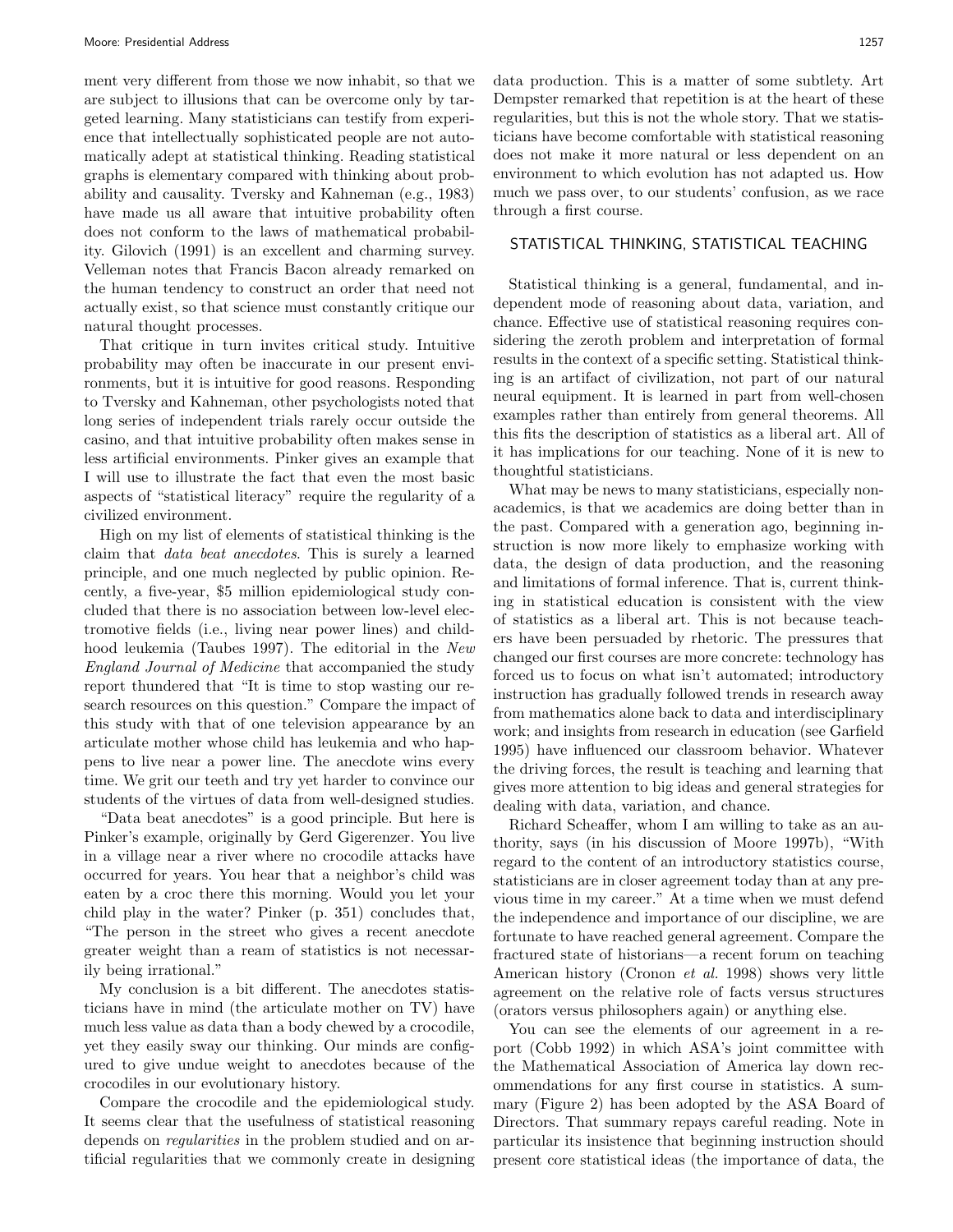- 1. **Emphasize the elements of statistical thinking:**
	- (a) the need for data,
	- (b) the importance of data production,
	- (c) the omnipresence of variability,
	- (d) the measuring and modeling of variability.
- 2. **Incorporate more data and concepts, fewer recipes and derivations**. Wherever possible, automate computations and graphics. An introductory course should:
	- (a) rely heavily on *real* (not merely realistic) data,
	- (b) emphasize *statistical* concepts, e.g., causation vs. association, experimental vs. observational and longitudinal vs. cross-sectional studies,
	- (c) rely on computers rather than computational recipes,
	- (d) treat formal derivations as secondary in importance.
- 3. **Foster active learning**, through the following alternatives to lecturing:
	- (a) group problem solving and discussion,
	- (b) laboratory exercises,
	- (c) demonstrations based on class-generated data
	- (d) written and oral presentations,
	- (e) projects, either group or individual.

Figure 2. Recommendations of the ASA/MAA Joint Curriculum Committee for first courses in statistics.

omnipresence of variation, observation versus experiment) that can rightly be described as broadly applicable intellectual tools.

#### Don't stop here

There is much to be said about how we can build statistical thinking in those hundreds of thousands of people who pass through a one and only statistics course or through the equivalent in corporate training. Trusting again in your imagination, I will say just one big thing: *We are still too narrow*.

Our teaching has moved in the right direction. Yet we still often take big ideas for granted in our rush to present technical material. We less often commit the mortal sin of omitting the distinction between observation and experiment. But venial sins remain: we give scant time to building by experience broader aspects of statistical reasoning such as these:

- Data beat anecdotes.
- Is this the right question?
- Does the answer make sense?
- Can you read a graph?
- Do you have filters for quantitative nonsense?

Any thoughtful statistician can recall examples that demonstrate that though these are not technical issues, they are also not trivial. Thinking of statistics as a liberal art helps us balance our essential technical expertise with the will to expand on it rather than be limited by it.

A corollary is that *the first course in statistics is not primarily intended to develop statisticians*. I am not sure that this corollary is part of the consensus Dick Scheafer identifies. Although we all agree on the move toward "real data and reasoning about real problems" in beginning instruction, it may be that "developing tomorrow's statisticians" remains the priority of some thoughtful people, even in a first course. Indeed, I borrow that phrase from a paper by Rex Bryce (1998), though I read him as primarily concerned with programs rather than with the one and only course. Bryce and those whom he cites (Box, Hunter, Marquardt, Snee, ...) urge the broadening of statistics programs to include preparation for employment in such areas as team, collaboration, and communications skills. Hahn and Hoerl (1998) repeat the same message in describing what business and industry require of statisticians. They are surely right, and some of this fits new pedagogical techniques that are appropriate even in a first course. I remain convinced, however, that the one and only statistics course is too broad an opportunity ("hundreds of thousands") to focus on primarily professional ends.

# SO WHAT?

Why does all this matter to the working statistician? Because the future prosperity of our discipline depends on our willingness to take the broad view that "statistics among the liberal arts" suggests. The liberal arts image is deliberately non-professional. I have chosen it in part to emphasize the importance of what we present when we teach the hundreds of thousands of students who pass through that one and only statistics course, but it has a wider message.

We ask, for example, whether statistics will be overwhelmed by technology, so that we become a minor branch of information science. Quite possibly, if we restrict ourselves to addressing only technical issues. If we are simply nerds, we are the wrong kind. The point of considering statistics as a liberal art is to remind ourselves that we need not be simply nerds. One of the clearest lessons from attempts to apply technology to teaching and learning (Ehrmann 1995), and one that applies more generally, is this: If you use technology to simply carry the same old thing, you get the same old results. To get different results, you must add new thinking to new technology. The reason: *Technology empowers. But thinking enables*.

The liberal arts image emphasizes that statistics involves thinking. It is because statistics involves distinctive and powerful ways of thinking that we will not be swallowed up by information technology. The computing/communication revolution presents everyone with very large masses of very disordered information. Statistical thinking offers simple but non-intuitive mental tools for trimming the mass, ordering the disorder, separating sense from nonsense, selecting the relevant few from the irrelevant many. What is more, any revolution implies that we face *new* problems. New problems require general and flex